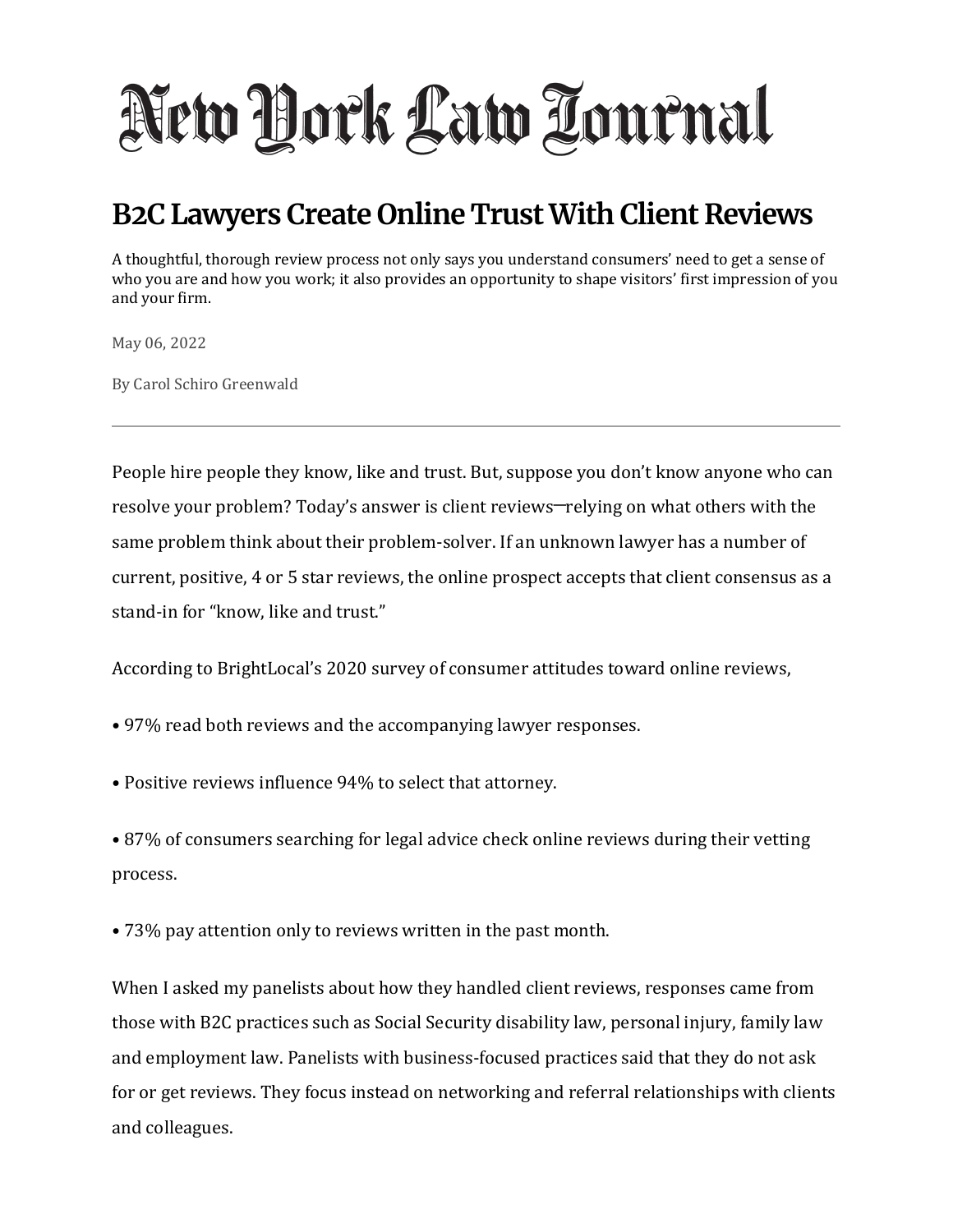**When and how do you ask for online reviews?** The "when" is almost unanimous: Most ask for reviews at the completion of the engagement.

• "Usually when they send us an email, as often happens, thanking us for a job well done, we respond by asking for a review." Alla Roytberg, Roytberg Traum Law and Mediation P.C.

• "Typically, I ask clients for reviews by phone, email or text. I usually try to get a sense from the client during a closing phone call as to whether they are satisfied with their result and our representation before asking for a review." Howard Schragin, Sapir Schragin LLP.

• "Recently we have begun using a program to send a one-time text message directly to the clients' cell phone. This provides them with a link that will take them directly to our "Leave a Review" landing page on Google. We find this is more effective for capturing their attention and is more likely to result in them taking the time to leave a review." Annamarie Bondi-Stoddard, [Pegalis Law Group.](http://www.pegalislawgroup.com/)

• "I always ask for an online review from my client's following the resolution of their case. Whether it was favorable or not, I always ask and I have yet to receive anything other than a very positive review." Crysti Farra, Law Office of Crysti D. Farra.

**Where do you put the reviews?** The short answer should be: where your prospects go to look for lawyers. Most panelists follow this advice and focus on Google My Business, followed by Avvo and Instagram plus their own website. None of the respondents mentioned LinkedIn.

• "Some reviews are on the firm's website; most are uploaded by clients and colleagues to social media and third-party websites." Barry Heyman, Heyman Law.

• "We put reviews everywhere we think they are appropriate, such as Facebook, Instagram, and in networking promos. Sometimes, after giving an example of the successful conclusion of a particular legal matter, we include a quote from the satisfied client." Alan Schwartz, Law Offices of Alan J. Schwartz.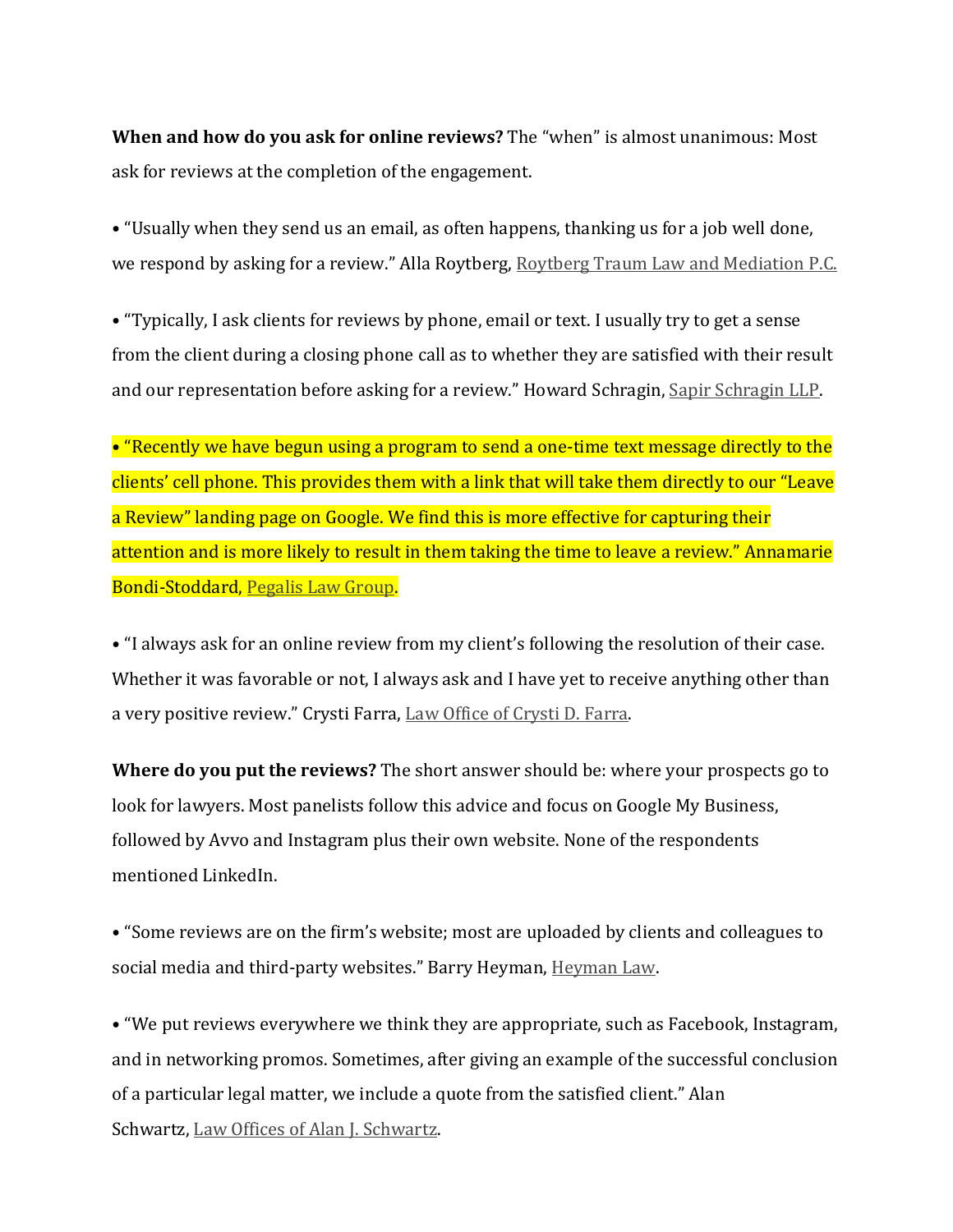## **How important do you think reviews are in influencing a prospect's decision to hire**

**you?** Almost unanimously, the panelists agree that positive reviews are crucial marketing and branding pieces. Online buyers have learned from Amazon that you can trust the consensus opinion of previous customers. Once reviews applied only to inanimate objects; now they include service providers too.

• "In today's world, this is incredibly important; be it that the prospective client found us in an Internet search, or a qualified lead is seeking to gather more information about us before deciding to contact us." Vincent Russo, Russo Law Group.

• "Previously we were hesitant in asking for reviews, but after clients left some spontaneous reviews and we received feedback that new clients chose us because they liked the reviews, we started to selectively ask some clients." Alla Roytberg.

• "I think it is important for potential clients to get independent confirmation via client reviews about our firm, our attorneys, how we practice and the results we can achieve for them." Howard Schragin.

• "Reviews are extremely useful to bring in new clients. The prospective client wants to know they can trust the law firm they are looking to hire. The experiences of a firm's past clients can give them an idea of what they can expect and sow the seeds of trust before contact is even made." Annamarie Bondi-Stoddard.

**How do you thank for a review?** Thanking is assumed by consumers. 77% expect a response to their review. They equate the courtesy of a review thank you to the courtesy you would show them if they hired you. Yet many lawyers do not give this final phase of the review process sufficient attention.

• "I thank them individually. Google allows you to reply and to thank the reviewer publicly on the review. I usually say, "Thank you, Ms. Jones, for the kind comments. It was an honor having you as a client." Mark Seitelman, Mark E. Seitelman Law Offices.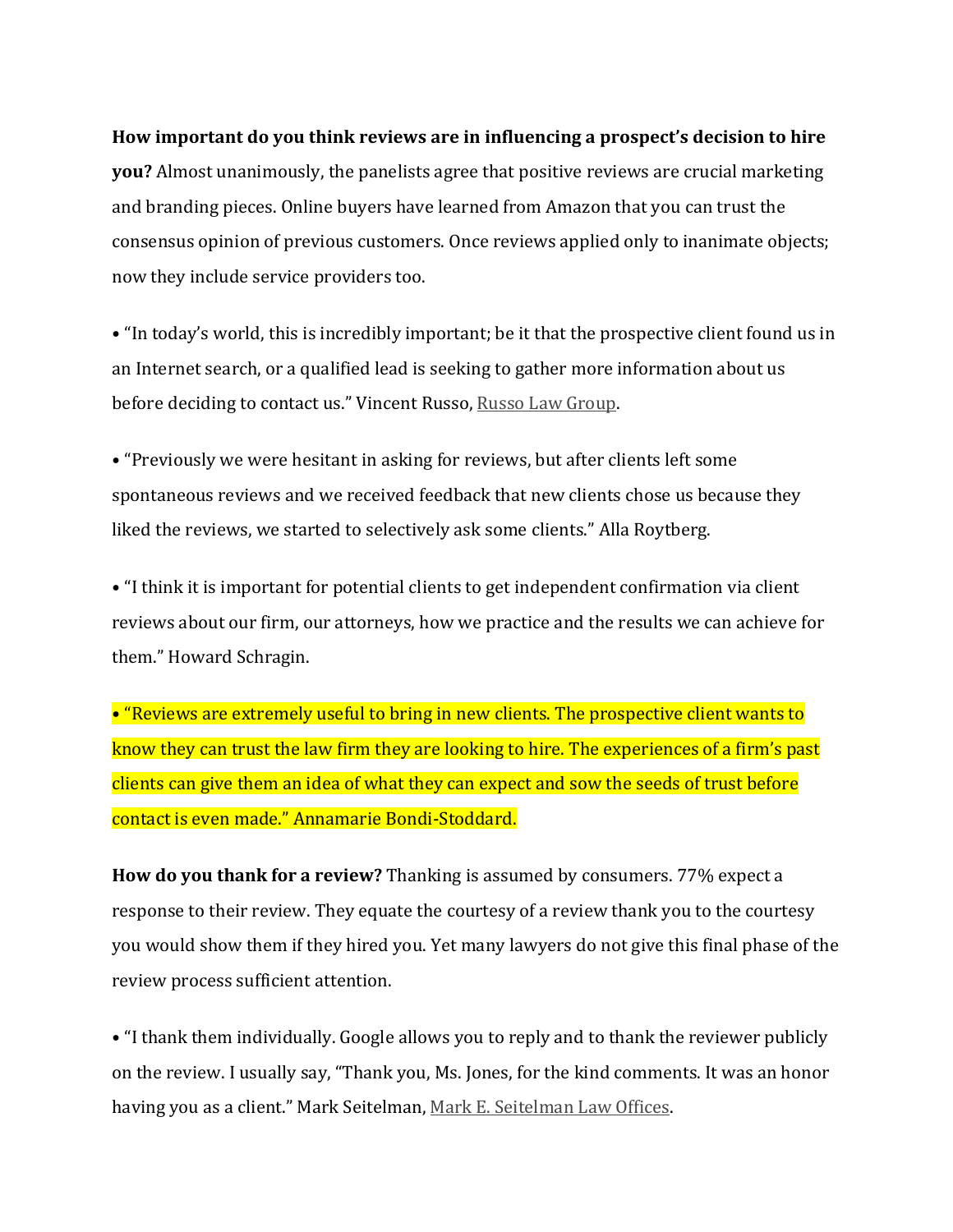• "Depending on the situation, we contact them by phone, by email. We are working on making our thank you process more robust." Vincent Russo.

• "A simple 'Thank You' note can go a long way in terms of client satisfaction. It shows that you value your relationship with the client. It can promote future business with them, as well as increase the likelihood of future recommendations from them." Annamarie Bondi-Stoddard.

**If you've gotten a negative review, how did you handle it?** Fear of negative reviews is often the bogeyman that keeps lawyers from encouraging reviews. Yet negative reviews often serve to highlight the positive ones, and make them appear more genuine. Responding to them offers the lawyer a chance to resolve misunderstandings. A reply that is polite, timely, well-written and respectful reinforces a lawyer's professionalism. According to BrightLocal, 89% of consumers would consider editing or removing a negative review based on the lawyer's response.

• "While I haven't received a negative review, if I did receive a review with criticism, I would potentially reach out to see if I could provide a better experience." Barry Heyman.

• "Every business gets a negative review from time to time. The medical malpractice cases our firm handles are contingent upon permanent, life-altering injuries, which are not always present. As a result, our attorneys must occasionally inform the client that their case cannot be pursued. This honest assessment may be received negatively by some callers who then post a negative review. It is important to follow up with the person and to make amends where you can, often by referring them to another attorney, who may be better suited for their case." Annamarie Bondi-Stoddard.

• "If we receive a negative review, we immediately contact the reviewer and take every step to understand why we have received a negative review, respond to their concerns and turn it into a positive review. Generally, we have been successful in turning negative reviews around." Vincent Russo.

Several lawyers have received negative reviews from unknown sources.